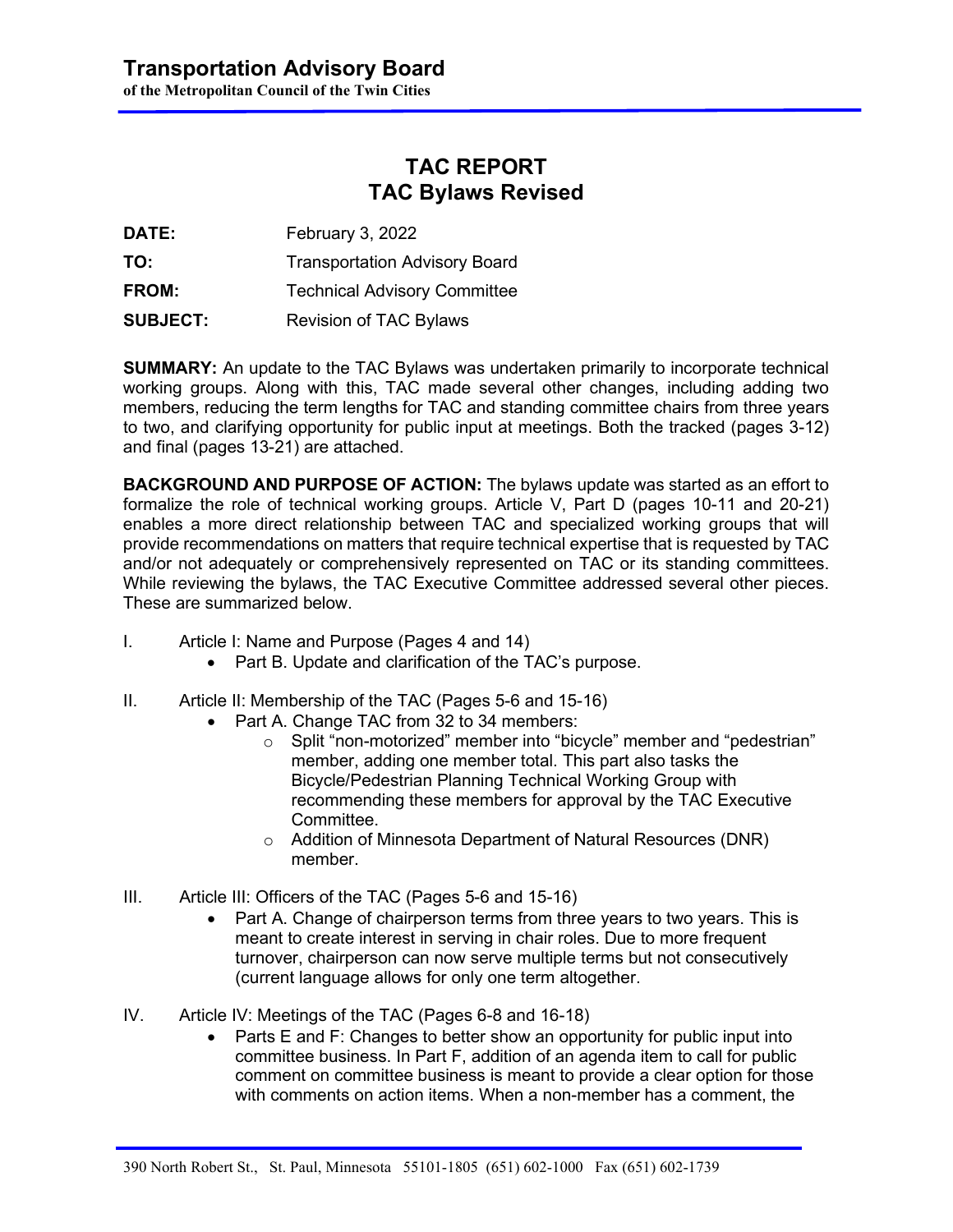chair can use discretion on whether to take the comment at that time or defer it to the appropriate action item.

- V. Article V: Committees (Pages 8-12 and 18-21)
	- Part C. Establishment of vice chairs for the Funding & Programming and Planning Committees.
	- Part C. Clarification of how to assign new members to standing committees, when needed.
	- Part C. #1 and #2 show several updated objectives added to the Funding & Programming (F&P) and Planning Committees. These include:
		- o Evaluate the Regional Solicitation (F&P)
		- o Make HSIP funding recommendations (F&P)
		- $\circ$  Assist in development, review, and recommendation of performance measures (Planning)
		- o Review and provide input on planning studies (Planning)
	- Part D. Mostly new language on technical working groups. Membership, process, and purpose of the groups are addressed.
- VI. Article VI: Amendment (Pages 12 and 21) (No changes)

**RELATIONSHIP TO REGIONAL POLICY:** Article VI of the Technical Committee Bylaws prescribes the process for amendment. A motion must pass with a two-thirds majority to be approved. The TAB bylaws explain the TAC's purpose, membership composition, election of officers, structure and schedule of meetings, conduct of business, and standing committee responsibilities and structure.

**COMMITTEE COMMENTS AND ACTION:** The TAC Planning and TAC Funding & Planning Committees reviewed the proposed changes as an information item at their January 13, 2022, and January 20, 2022, meetings, respectively. While no action was intended to be taken, a comment at the Planning Committee cautioned that increasing membership could lead to a difficult-to-manage membership size. This comment was repeated at the Funding & Programming Committee along with concerns about the diminishing proportion of local agencies vote relative to the entire committee. At its February 2, 2022, meeting, the Technical Advisory Committee unanimously approved the updated TAC bylaws.

| <b>ROUTING</b>                         |                         |                                   |  |  |
|----------------------------------------|-------------------------|-----------------------------------|--|--|
| <b>TO</b>                              | <b>ACTION REQUESTED</b> | <b>DATE SCHEDULED / COMPLETED</b> |  |  |
| <b>Technical Advisory Committee</b>    | Information             | 1/5/2022                          |  |  |
| <b>TAC Planning Committee</b>          | Information             | 1/13/2022                         |  |  |
| TAC Funding & Programming<br>Committee | Information             | 1/20/2022                         |  |  |
| <b>Technical Advisory Committee</b>    | Review & Adopt          | 2/2/2022                          |  |  |
| <b>Transportation Advisory Board</b>   | <b>TAC Report</b>       | 2/16/2022                         |  |  |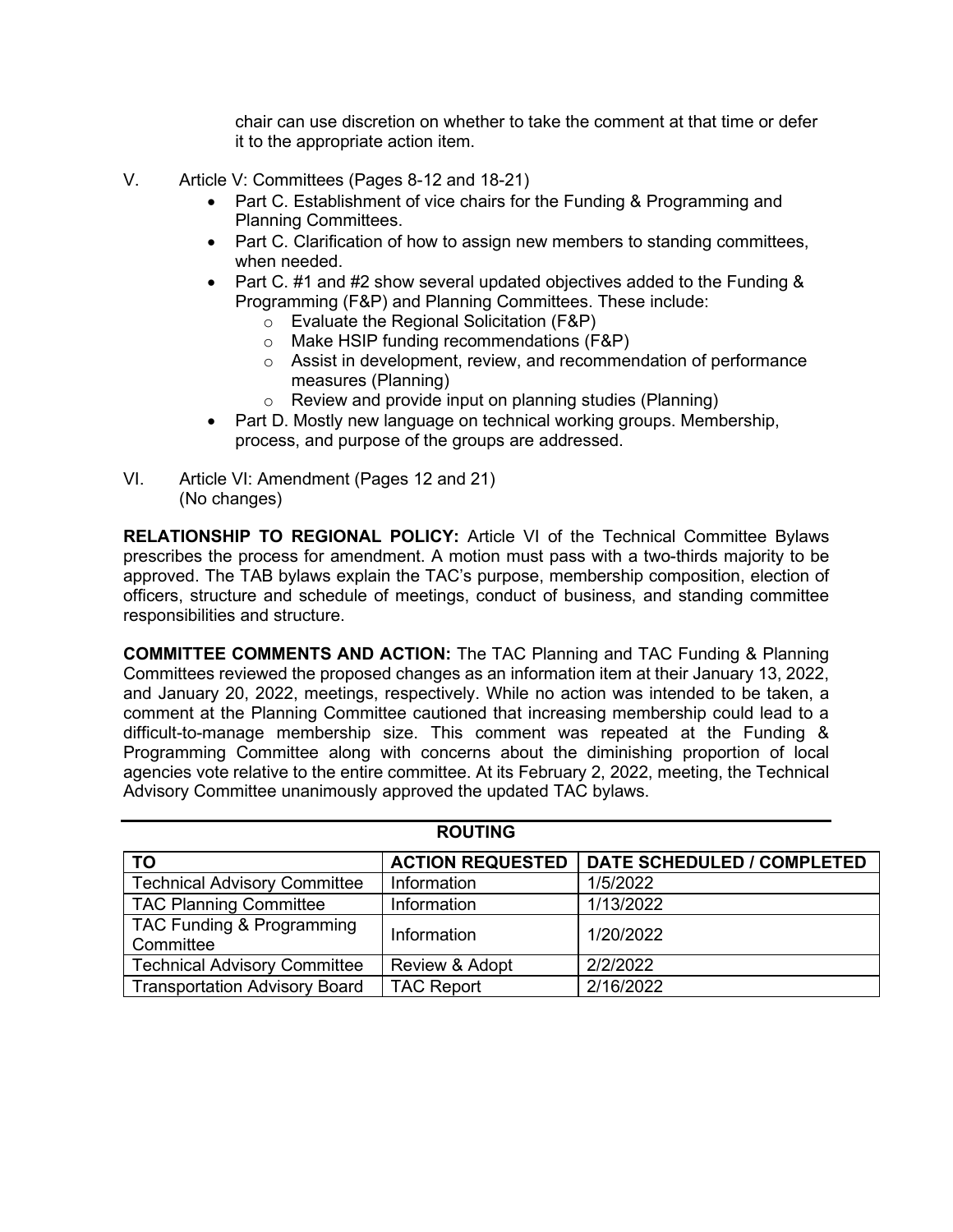

### METROPOLITAN COUNCIL

# BYLAWS

of

## **The Technical Advisory Committee (TAC) of the Transportation Advisory Board**

**Adopted February 6, 2019February 2, 2022**

These bylaws explain the TAC's purpose, membership composition, election of officers, structure and schedule of meetings, conduct of business, and standing committee subcommittee responsibilities and structure. These bylaws were adopted by the TAC on February 6, 2019February 2, 2022.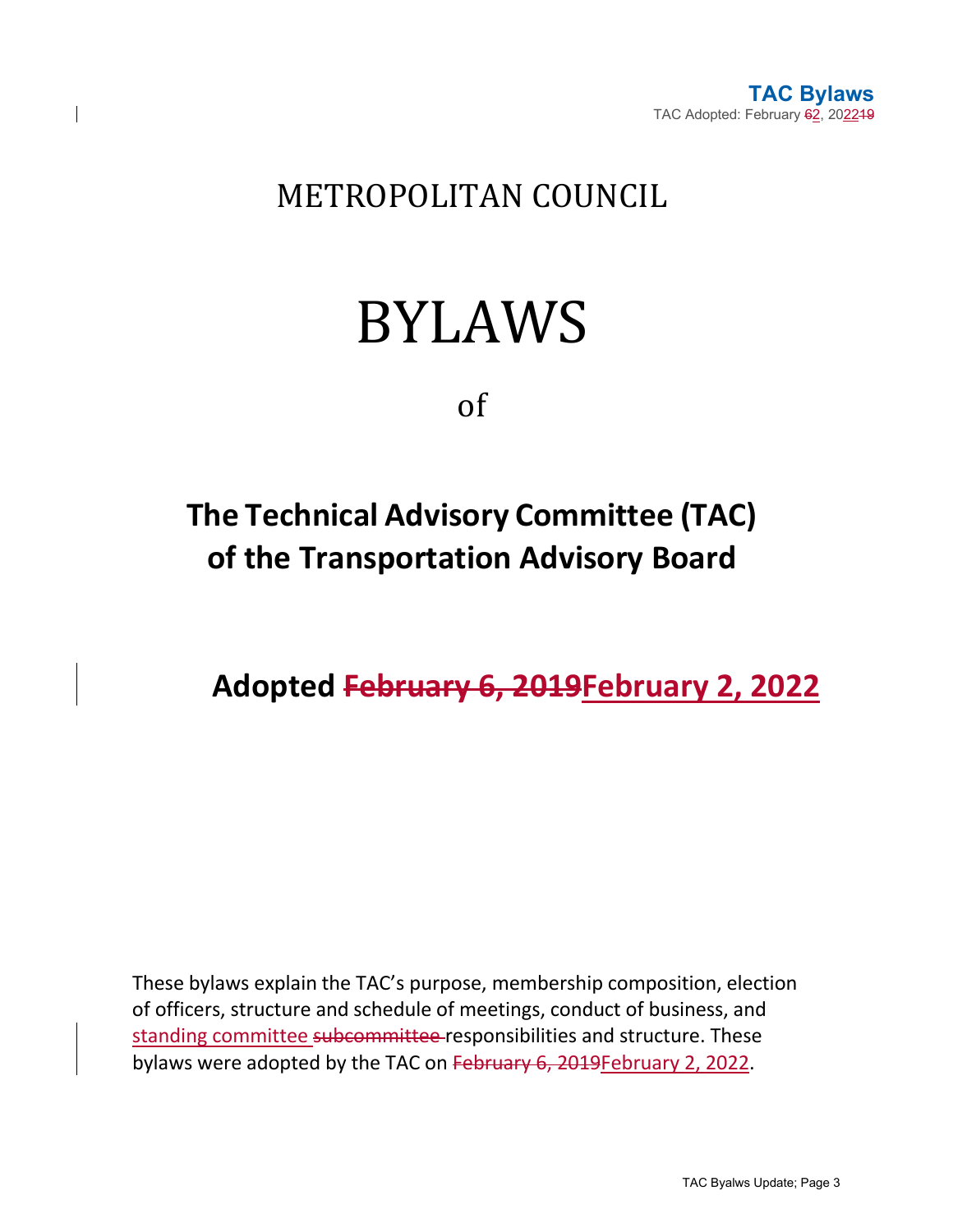#### **ARTICLE I: NAME AND PURPOSE**

A. Name

The name of this body shall be the Technical Advisory Committee (hereinafter called the TAC).

B. Purpose

The Transportation Advisory Board (TAB) has established the TAC, for which the primary function is to provide technical advice to the TAB. The committee shall include the following purposes and objectives:The purposes of the TAC are:

- 1. Provide the technical evaluation, assistanceadvice, and coordination recommendations necessary for the Transportation Advisory Board (hereinafter called the TAB) to carry out its duties and responsibilities;
- 2. Assure state, regional, county and municipal involvement and coordination in transportation decisions of metropolitan significance;
- 3. Provide a forum for professional staff from planning and implementing agencies to address discussion of metropolitan transportation issues facing the regionby professional staff of planning and implementing agencies.
- 3.4. Review MPO planning studies and programs, provided by the standing committees, for TAB

#### **ARTICLE II: MEMBERSHIP OF THE TAC**

A. Composition

The TAC shall be composed of the following professional staff:

Designated representatives or their designated alternates of:

| <b>Association of Metropolitan Municipalities</b>                            | (8) |
|------------------------------------------------------------------------------|-----|
| Metropolitan Airports Commission (MAC)                                       | (1) |
| Mn Dept of Employment and Economic Development (DEED)                        | (1) |
| Minnesota Department of Transportation (MnDOT)                               | (1) |
| Minnesota Pollution Control Agency (MPCA)                                    | (1) |
| USDOT (FHWA) (non-voting)                                                    | (1) |
| Suburban Transit Provider (designated by Suburban Transit Association)       | (1) |
| Non-motorized Bicycle Transportation (designated by TAC Executive Committee) | (1) |
| Pedestrian Transportation (designated by TAC Executive Committee)            | (1) |
| Freight (designated by MnDOT Freight Office)                                 | (1) |
| <b>Minnesota Department of Natural Resources</b>                             | (1) |
| And the following individuals (or their representative):                     |     |
| Metropolitan Council                                                         |     |
| Dir. Of Metropolitan Transportation Services (MTS)                           |     |
| Dir. Of Community Development                                                |     |

General Manager of Metro Transit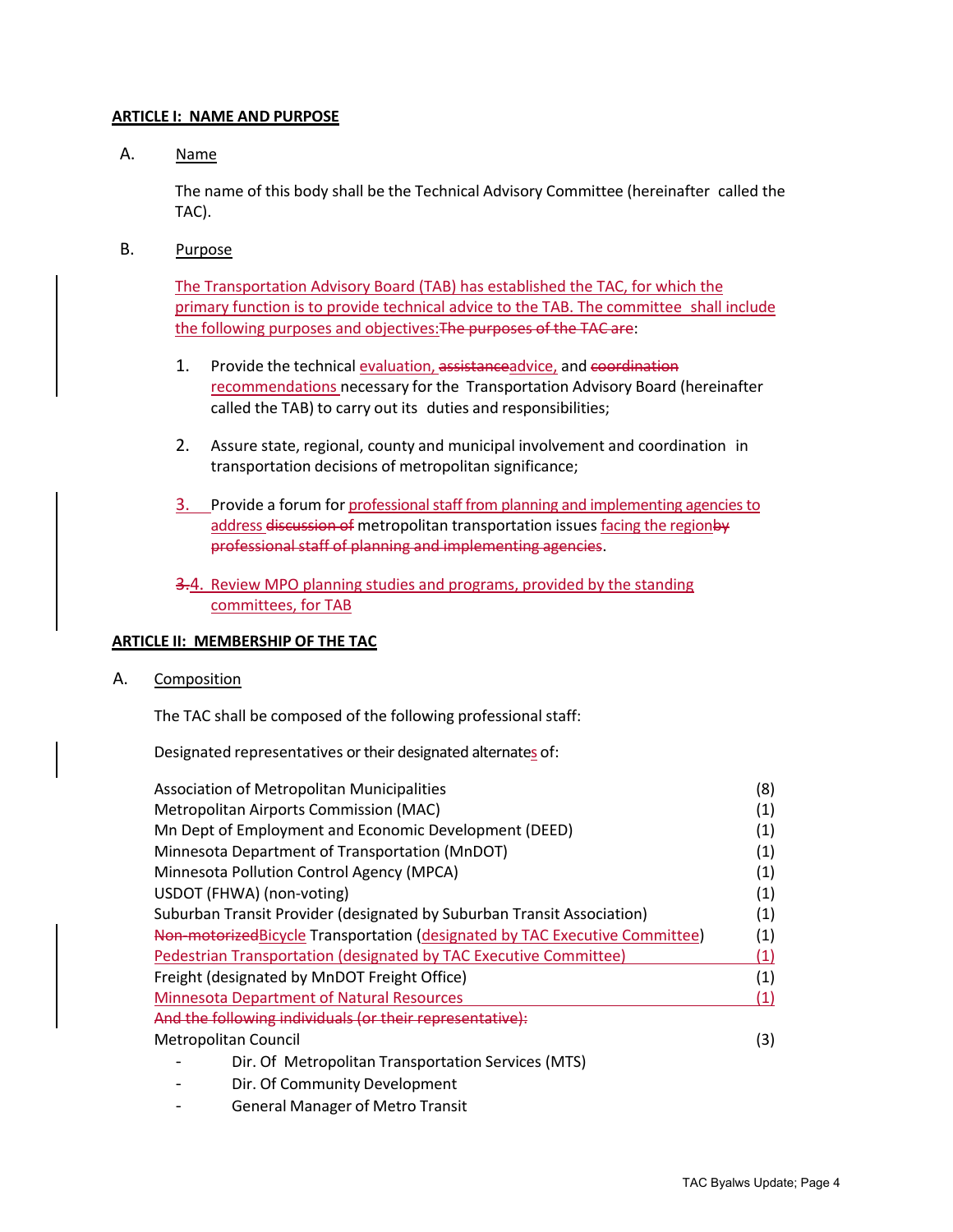| County Engineer of each of the Seven Metropolitan Counties                         |      |
|------------------------------------------------------------------------------------|------|
| Region 7W (represent the areas of Sherburne and Wright Counties in the Twin Cities |      |
| Urbanized Area)                                                                    | (1)  |
| Minneapolis City Engineer and Planning Director                                    | (2)  |
| St. Paul City Engineer and Planning Director                                       | (2)  |
| <b>Transportation Advisory Board Coordinator</b>                                   |      |
|                                                                                    | 3234 |

#### B. Appointment and Changes of Representatives to the TAC

The agencies listed in Article II A. shall notify the TAC Chair in writing of any changes to its designated representative and alternate representative.

The change shall take effect upon the Chairperson's receipt of such notification. When a vacancy occurs, the Chairperson shall immediately notify the appointing body and request that a new representative be appointed.

#### C. Qualifications of Members and Alternates

The representative should be able to speak for the organization or mode he/shethey represents and be a participant in its decision-making process.

#### D. Terms of Office

All designated representatives shall serve at the pleasure of their respective organizations.

#### E. Responsibilities

It is the responsibility of each member or alternate to attend TAC meetings on a regular basis to be informed on matters coming before the TAC and to participate in the Standing standing Committeescommittees.

#### F. Attendance.

Attendance is an essential component of Committee work. All members are recommended to have an assigned alternate that is kept up to date on TAC issues. Should a TAC or standing cCommittee member or alternate miss attending any four regular meetings in a six-month period without reasonable excuse for such absences, that member shall be considered to have resigned from the Committee. The TAC Committee Chair will notify the appointing agency, and that agency must reappoint a member to the Committee. The same attendance criteria as stipulated above shall also apply to regularly scheduled standing committee meetings. While regular attendance is expected, remote attendance will be accommodated in certain circumstances.

#### **ARTICLE III: OFFICERS OF THE TAC**

#### A. Chairperson

The Chairperson shall be a member of the TAC. The Chairperson shall serve for a term of twothree years beginning January 1 of odd-numbered years. The Chairperson cannot serve more than one consecutive term. The Chairperson must be able to devote the time that is necessary to work effectively and cooperatively with the members of the TAC and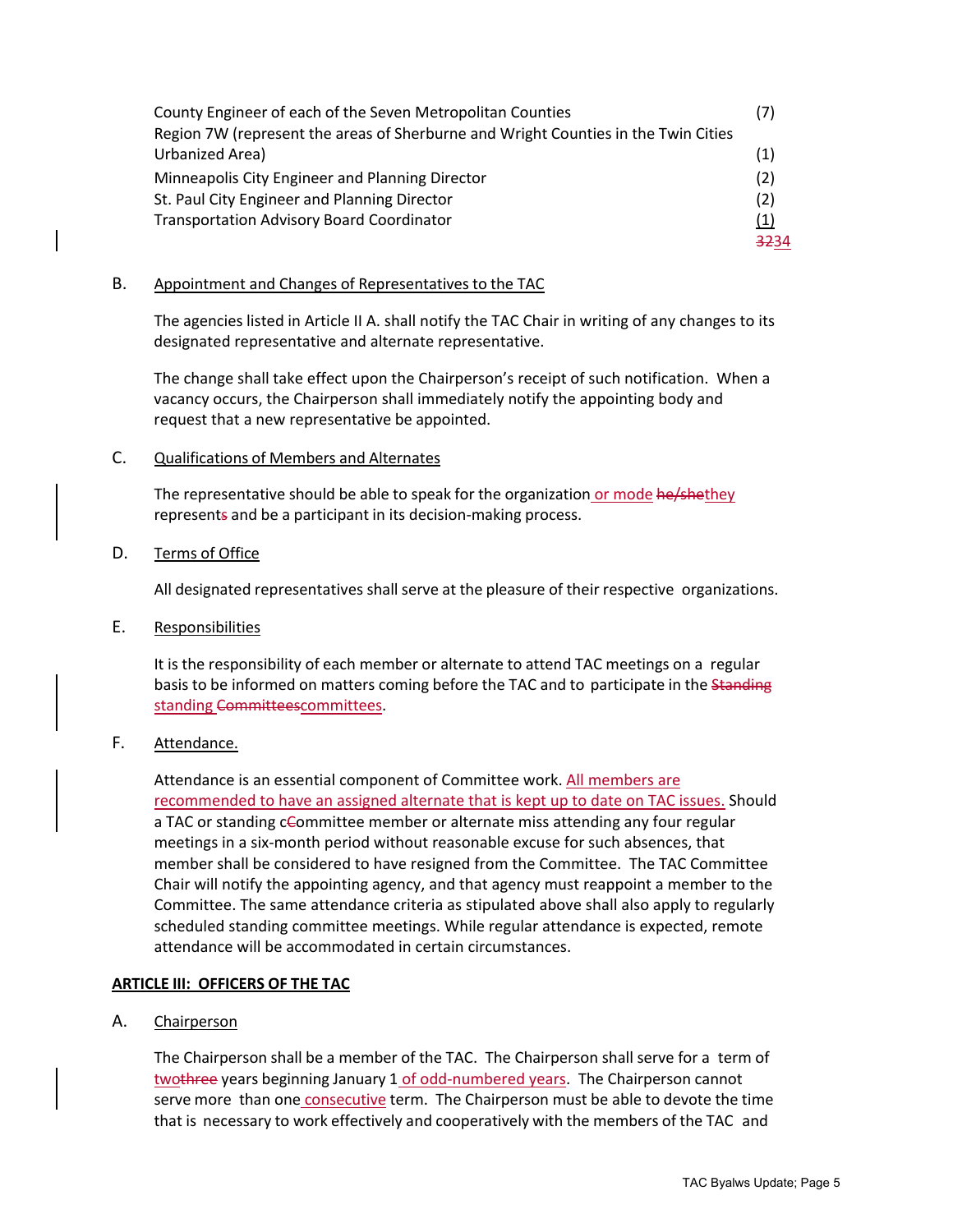TAB. The Chairperson shall preside at all meetings of the TAC and shall have duties and responsibilities as are normally attendant upon that office and as are prescribed by these bylaws and as are specifically delegated or assigned by the TAC. The Chairperson shall appoint the vice-chairperson of the TAC and the chairs of the standing committees-and task forces. The Chairperson shall represent the TAC at meetings of the TAB and other meetings as authorized by the TAC and shall act as liaison with the TAB. In such capacity, the Chairperson shall express the collective views of the TAC.

#### B. Vice-Chairperson

The Vice-Chairperson shall be a member of the TAC. The Vice-Chairperson shall be appointed by the Chairperson. The Vice-Chairperson shall act for the Chairperson during temporary absence and shall perform such duties as may be delegated by the Chairperson. The term shall be concurrent with that of the Chairperson.

#### C. Secretary

The Metropolitan Council's Director of Metropolitan Transportation Services, after consultation with the TAC Chairperson, shall designate one of his/her professional staff as Secretary of the TAC. The Secretary shall maintain a current copy of these bylaws and shall provide a copy to each newly appointed TAC member. Upon revision, the Secretary shall promptly update these bylaws and furnish each TAC member with an updated copy. The Secretary shall keep all TAC minutes; shall oversee the production and distribution of materials for upcoming TAC meetings as directed by the Chairperson and with the TAB Coordinator shall oversee the production of TAC materials for presentation to the TAB. The Secretary shall keep a record of the attendance of TAC members and shall report to the Executive Committee on a regular basis. The TAC Secretary shall also serve as Secretary to the Executive Committee.

#### **ARTICLE IV: MEETINGS OF THE TAC**

A. Regular Meetings

Regular meetings of the TAC shall be held on the first Wednesday of every month at a time and location determined by the members. Members of the TAC shall be sent notification of the specific time and place and tentative agenda, together with appropriate material pertaining to agenda items at least five days prior to the meeting. These materials will also be available to the public on the Council's website.

B. Cancellation

Regular meetings of the TAC may be cancelled by a majority vote of the members or by the Chairperson. The TAC Chairperson may not cancel two successive regular meetings without the approval of the Executive Committee.

#### C. Special Meetings

Special meetings of the TAC may be held upon the call of the Chairperson or a majority of the members of the TAC. Notice of a special meeting shall include the date, time, place and agenda for that meeting and shall be sent to the TAC members three days prior to the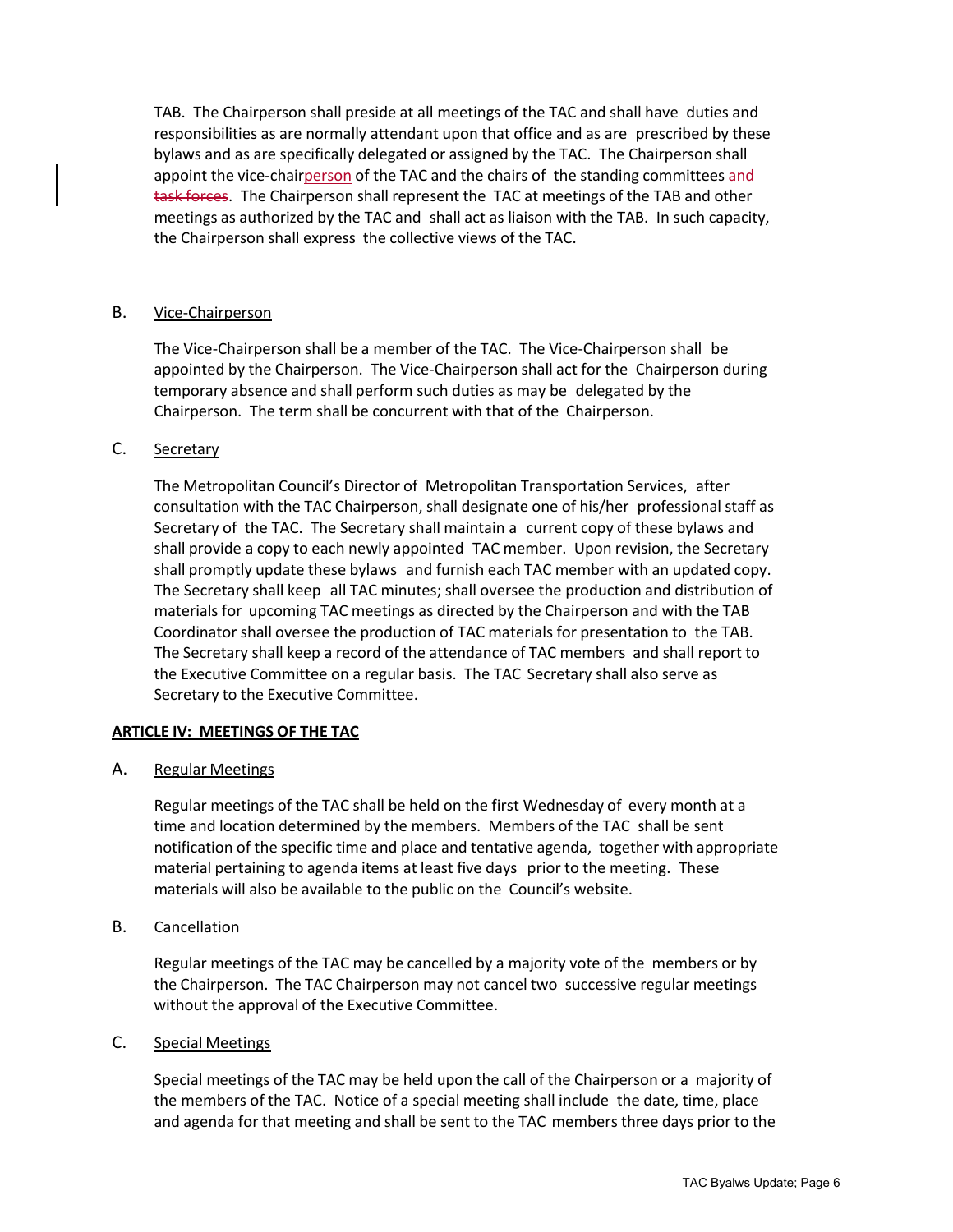meeting. Business at special meetings shall be limited to the subject(s) stated in the call.

D. Quorum

A simple majority of TAC members shall constitute a quorum for the conduct of business at any meeting of the TAC. If a quorum exists at any time during the meeting, a quorum is then determined to exist for the remainder of the meeting.

#### E. Non-Member Participation

All meetings of the TAC and, its standing committees and task forces shall be open to the public input related to committee business. In agenda item 4 (Section F, below), Public Comment on Committee Business, when a non-member has a comment on a specific agenda item, the chairperson will have discretion on whether to take comment at that time or ask the non-member to comment when the item is discussed later in the meeting. NonTime limits on non-member participation shall also be at the discretion of the Chairperson.

#### F. Order of Business

The business of the TAC shall contain the following elements:

- 1) Call to Order
- $\frac{1}{2}$  Approval of the Agenda
- 3) Approval of the Minutes of Previous Meetings
- 2)4) Public Comment on Committee Business
- 3)5) TAB Report
- 4)6) Consent Items
- 5)7) Reports of Committee Reports
- 6)8) Special Agenda Information Items
- 7)9) Agency Reports
- 8)10) Other Business
- 11) Adjournment

#### G. Conduct of Business

1) Roberts Rules of Order

The rules contained in the current edition of the Roberts Rules of Order shall govern the TAC to the extent that they are not inconsistent with these bylaws.

2) Suspension of Rules

Roberts Rules of Order may be suspended by a two-thirds vote of the TAC members present.

#### 3) Voting, Motions, Recording

Only members of the TAC may vote on matters, introduce or second a motion before the group. There shall be no voting by proxy and each member shall be entitled to only one vote on any issue. The chairperson shall be a voting member of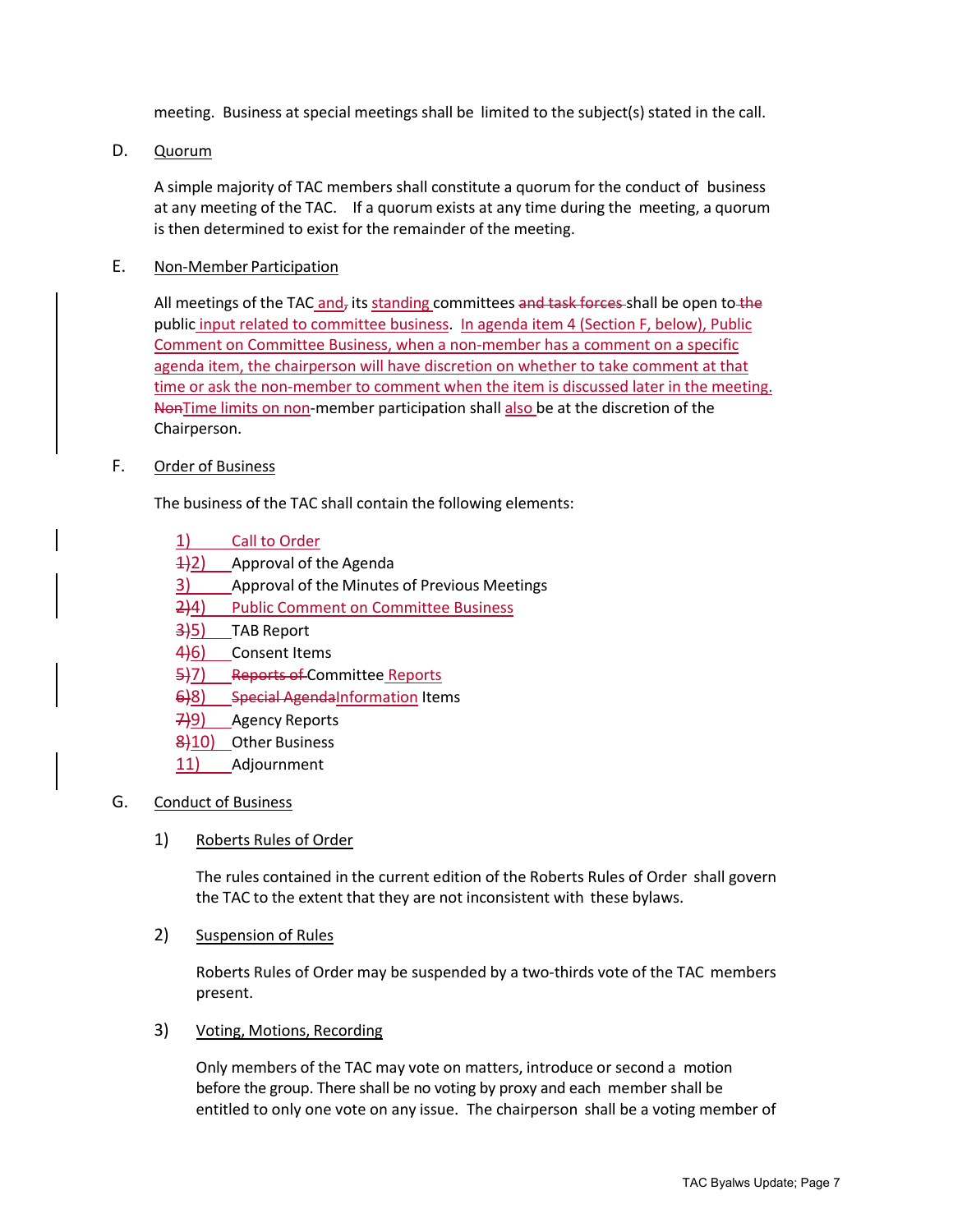the TAC. Voting on any matter shall be by voice vote provided that a roll call vote shall be called and recorded on any issue if requested by the Chairperson or a majority of members present. Upon request of any member, the Secretary shall repeat the motion and the name of the mover and seconder immediately preceding a vote by the TAC.

In situations when the TAC meeting has been canceled but an item requires TAC action, the TAC Chair may offer the members the opportunity to vote electronically. The electronic votes must be received from a quorum of the members for the vote to be valid. The TAC Secretary will record the electronic vote and forward the action to the TAB, if necessary. The results of the electronic vote, the action transmittal and all appropriate materials pertaining to the item will be sent to the TAC members and posted on the website. The item will be on the TAC agenda the following month for information.

#### **ARTICLE V: COMMITTEES**

#### A. TAC Chairperson Nominating Committee

At the November TAC meeting, in the third-second year of the Chair's term, the members shall caucus within their respective groups representing the cities, the counties and the agencies. The caucuses shall select one person from their caucus to be a member of the TAC Chairperson Nominating Committee. At the December TAC meeting, the TAC Chairperson Nominating Committee shall nominate a candidate for TAC Chair.

#### B. Executive Committee

The Executive Committee shall be composed of the TAC Chairperson, the Vice-Chairperson and the chairpersons of the standing committees, the MnDOT TAC member, the Metropolitan Council's MTS TAC member, the TAB Coordinator, the immediate past TAC Chair and such other TAC members as the TAC Chairperson may appoint. The Executive Committee will be chaired by the TAC Chairperson and will meet at his/her discretion to coordinate TAC activities.

#### C. Standing Committees and Subcommittees

Standing committees are created or discharged only by action of the TAC. These committees are to perform as delineated within the purposes and objectives for each committee as adopted by the TAC. These committees shall make a report of activities at each regular TAC meeting. The committee chairperson shall be selected by the TAC chairperson from the members of the TAC. The committee vice-chairperson shall be recommended by the committee chairperson and approved by the TAC Executive Committee. The term of the committee chairperson and vice chairperson shall be concurrent with that of the TAC Chairperson. Each standing committee chair shall propose the membership for his/hertheir standing committee to the Executive Committee, which shall consider each proposal and propose the membership of each standing committee to the TAC. The membership and purpose statement of the standing committees shall be approved by the TAC annually at its January meeting. When new members are added to TAC during the year, the TAC Executive Committee will assign them to the appropriate standing committee, if necessary. The two-standing committees of the TAC are the Funding and Programming Committee and the Planning Committee. Standing committee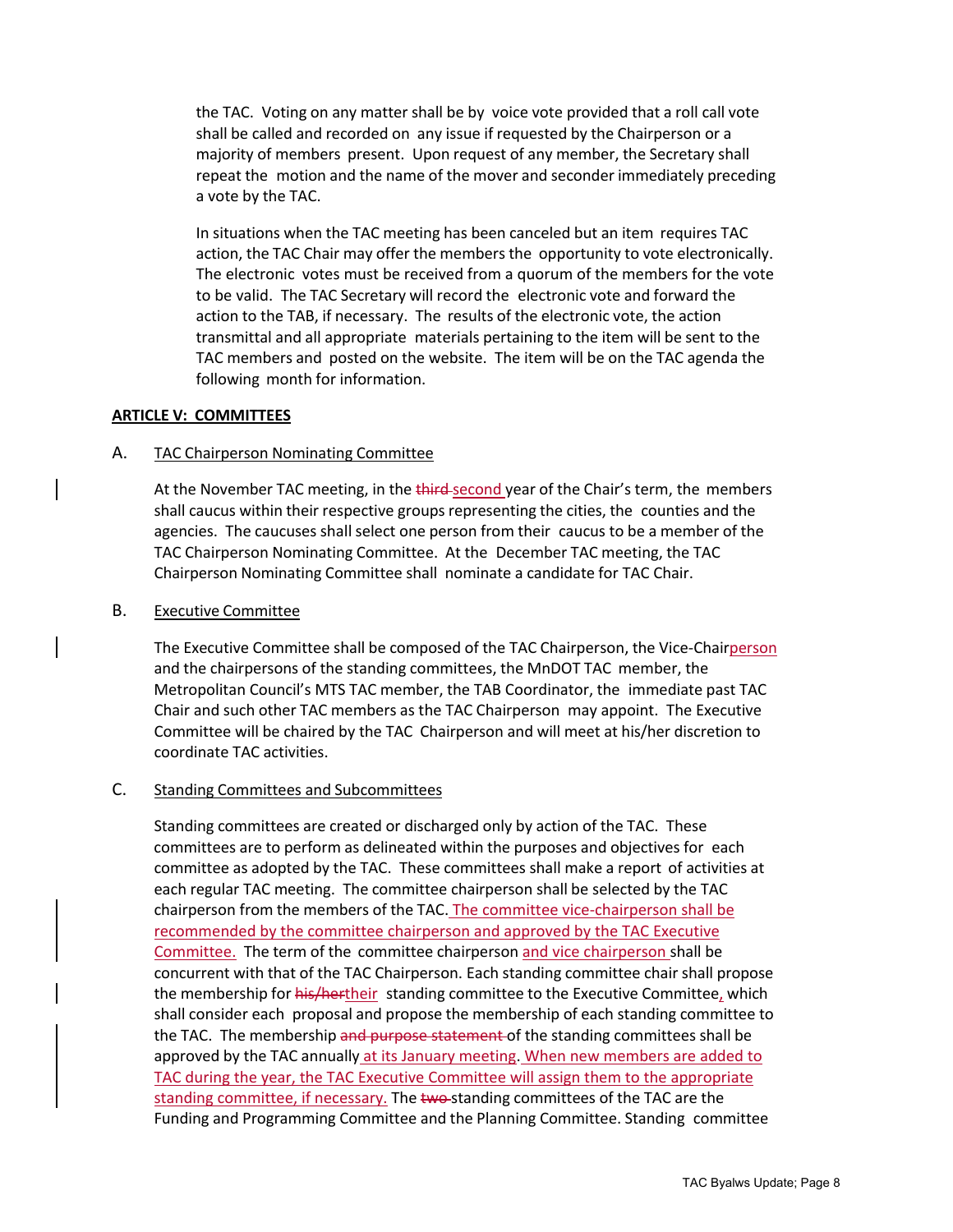chairpersons may establish appropriate subcommittees and appoint the subcommittee chairperson from among the members of the parent standing committee. The purpose, objective and membership of the subcommittee shall be approved by the parent standing committee.

1) Funding and Programming Committee

The TAC shall establish a TAC Funding and Programming Committee. The primary function of the committee shall be to advise on the use of and to manage federal transportation funds available to the region. The committee shall includecommit to the following purposes and objectives:

- Prepare and process-make recommendations on the regional Transportation Improvement Program (TIP) and TIP amendments
- Carry out the application development, scoring, qualifying review, and appeal process for the Regional Solicitation for Federal Funds
- Evaluate the Regional Solicitation process and implemented projects and make recommendations for improvements to the process
- Make recommendations for Highway Safety Improvement Program (HSIP) funding
- Assist in the development and review of the TPP and MnDOT's Metro Highway Investment Planinvestment programs carried out in a regional or statewide planning process (e.g. Transportation Policy Plan, MnDOT plans such as MnSHIP)
- Review scope change and program year extension program year date and scope change requests
- Review the status of the programmed Regional Solicitation projects Prepare the annual implementation report on regionally solicited and federally funded transportation improvement projects and programs

The membership of the committee shall include (1) representative (or alternate) from:

- At least five counties
- At least five cities
- MnDOT Metro District
- MnDOT Metro District State Aid Office
- Metropolitan Council staff MTS
- MPCA
- Department of Natural Resources (DNR)
- Suburban Transit Association
- **Metro Transit**
- MnDOT Metro District Multimodal Planning
- TAB Coordinator
- FHWA (non-voting)
- 2) Planning Committee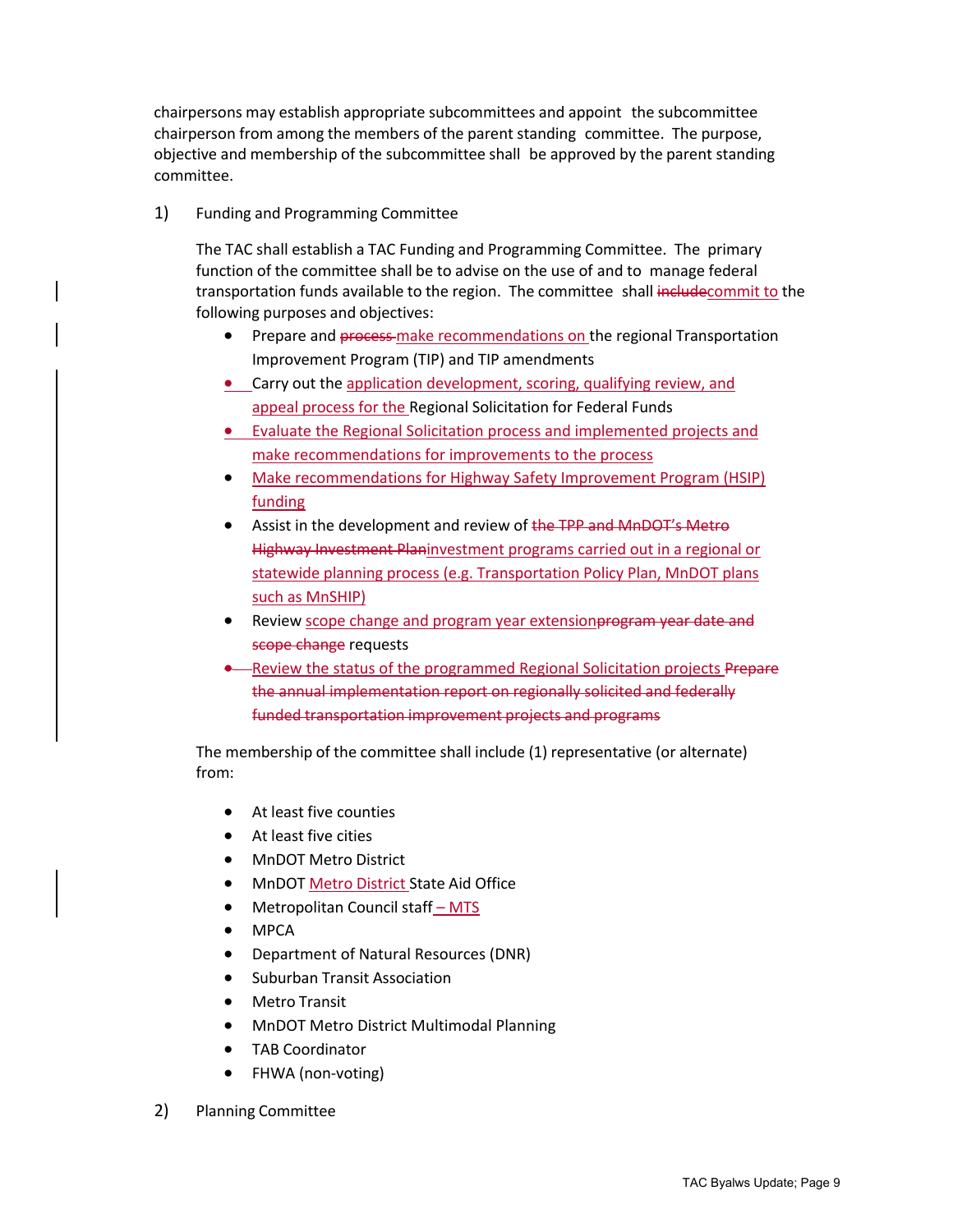The TAC shall establish a TAC Planning Committee. The primary function of the committee shall be to address transportation planning and policy issues. The committee shall include the following purposes and objectives:

- Interpret new or revised changes in federal law or guidance, and their impact on TAC/TAB/metropolitan planning organization (MPO) roles.
- Give direction to the TAC, TAB, MPO in carrying out new or revised roles due to changes in federal law or guidance
- Manage the Functional Classification Proceduressystem and make recommendations on change requests
- Assist in the development and review of the TPP, Unified Planning Work Program (UPWP), and MnDOT's State Multimodal Transportation Plan (SMTP), Metro Capital Highway Investment Plan, modal plans, and other planning documents of regional or statewide significance
- Assist in the development, review, and recommendation of performance measures for federal requirements and the TPP
- Review and provide input on planning studies that will inform the Transportation Policy Plan or other planning processes in the MPO role
- **•** Review and make recommendations on Airport Comprehensive Plans, Airport
- Review Airport Land Use Compatibility Guidelines/Procedures, t
- Review the design and application of airport noise mitigation plans, and the MAC Annual Capital Improvements Plan (CIP) and Environmental Review
- Review and comment on highway traffic forecast models, transit ridership forecasts, aviation forecasts
- Review and make recommendations on the MAC Annual Capital Improvements Plan (CIP) and Environmental Review

The membership of the committee shall include (1) representative (or alternate) from:

- At least four counties
- At least four cities
- MnDOT Metro District
- Metropolitan Council staff MTS
- Metropolitan Council staff Community Development
- MPCA
- MAC
- Metro Transit
- Suburban Transit Association
- TAB Coordinator
- FHWA (non-voting)
- D. Special Task Force Technical Working Groups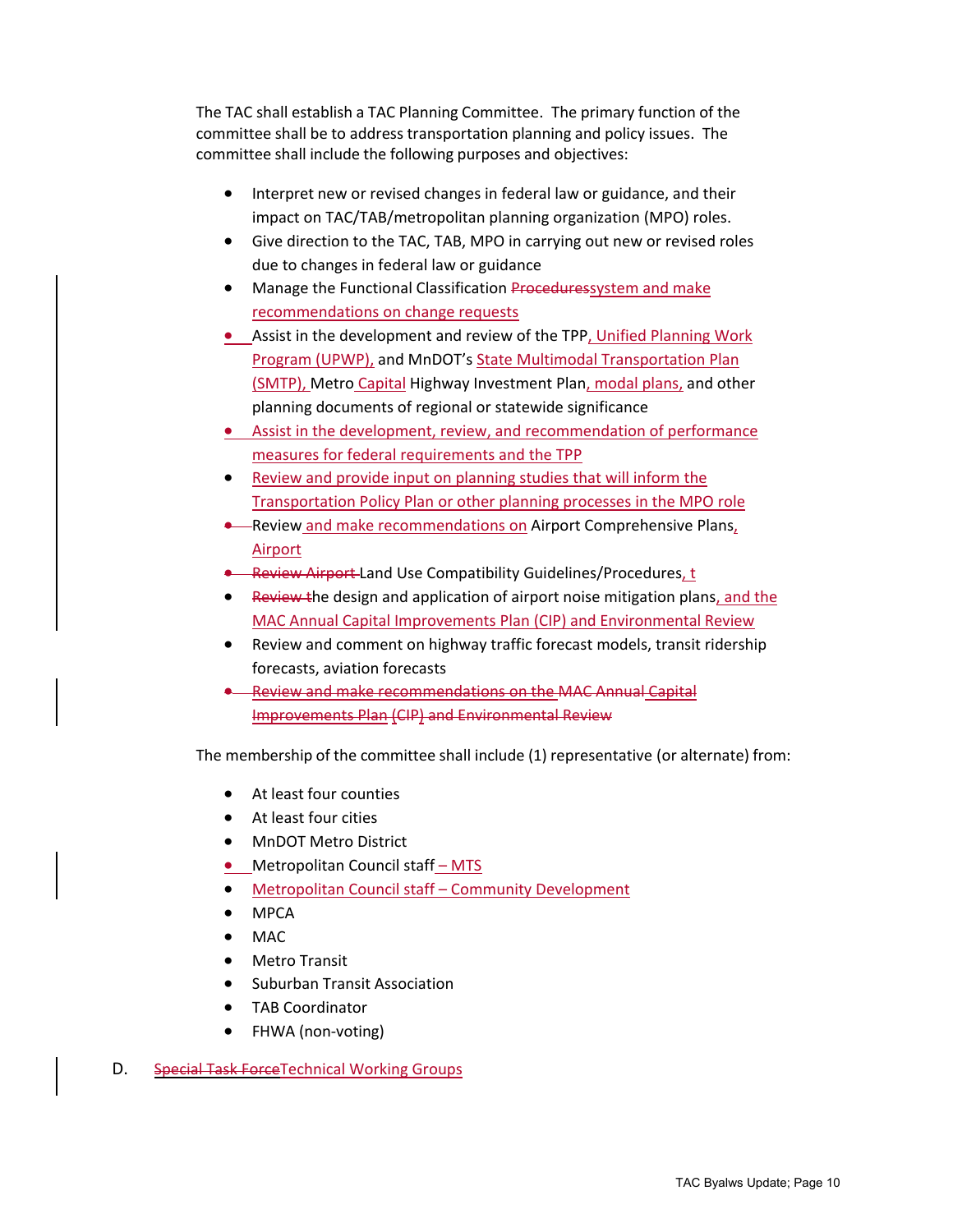The TAC may establish task forces standing technical working groups and develop their charge subject to approval by the Executive Committee. Activities shall be reported to the TAC or its standing committees at regular meetings and the results are subject to approval by the TAC membership. The membership-and, purpose statement, and any specific advisory roles (e.g., input on action items) of each task force technical working group shall be approved by the TAC executive committee. The primary function of the task force-technical working groups shall be to provide recommendations to the TAC or TAC subcommittees standing committees when they consider matters that require specialized technical expertise that is requested by TAC and/or not adequately or comprehensively represented on TAC or its standing committees. These working groups are not expected to take formal actions or votes; rather they shall provide qualitative advisory feedback to the TAC or its standing committeess at their discretion. These working groups do not necessarily replace the role of project- or study-specific technical groups that have a narrow scope and time-limited focus.

The following are examples of specific tasks technical working groupsthat might be assigned to this task force:

- Bicycle and Pedestrian Planning
- Transit Planning

DefinThe membership of the task force should include (1) representative fromtechnical working groups will be specific to the expertise needed, but should at least include county and city governments, Met Council, TAB Coordinator, and agency-specific staff (e.g., MnDOT or transit providers). TAC will approve a membership list when anythe group is formed. The technical working groups shall self-select a chair and vice chair person, subject to approval from the TAC Executive Committee, to report activities to TAC and its standing committees. Additional technical working groups may be formed in the future but should follow the requirements listed in here.

#### E. TAC Membership on MnDOT's Capital Improvements Committee (CIC)

Eight representatives from the TAC or its standing committees, in addition to the a Metropolitan Council representative, and the TAB Coordinator, shall be appointed by the TAC Chair to the MnDOT Metro District Capital Improvements Committee. TAC's CIC membership should include the TAC Chair, the Funding and Programming Committee Chair, and the Planning Committee chair. TAC's CIC membership should strive to achieve geographic balance through the appointment of city and county representatives. CIC Meetings are open to agencies and regional partners.

#### F. Voting

Only established members, or alternates, of a given committee or task force may vote on matters, or introduce or second a motion before that group. Non-member participation, excluding voting, shall be at the discretion of the committee/task force chair. Technical working groups are not expected to vote on items but may consider providing options as advisory comments to TAC or its standing committees, if consensus is not reached.

In situations when a TAC Standing Committee meeting has been canceled but an item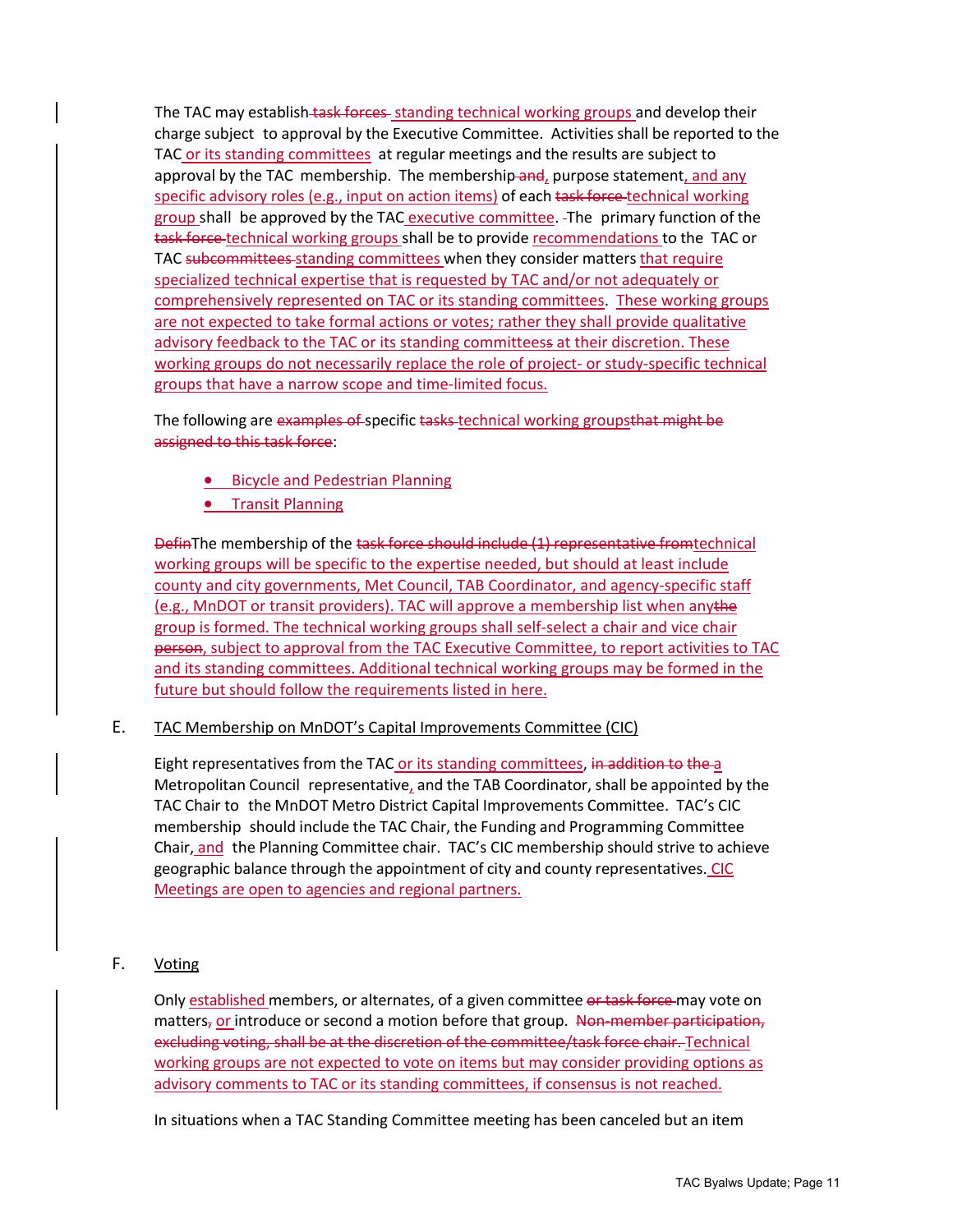requires TAC Committee action, the Committee Chair may offer the members the opportunity to vote electronically. The electronic votes must be received from a quorum of the members for the vote to be valid. The TAC Standing Committee Secretary will record the electronic vote and forward the action to the TAC, if necessary. The results of the electronic vote, the action transmittal and all appropriate materials pertaining to the item will be sent to the TAC Standing Committee members and posted on the website. The item will be on the TAC Standing Committee agenda the following month for information.

#### **ARTICLE VI: AMENDMENT**

These bylaws may be amended by a two-thirds vote of the TAC members present, provided that written notice setting forth in detail the content of the proposed amendment(s) has been given to the TAC at the preceding regular TAC meeting. Upon adoption by the TAC, these bylaws and any amendments thereto shall be forwarded to the TAB for its information.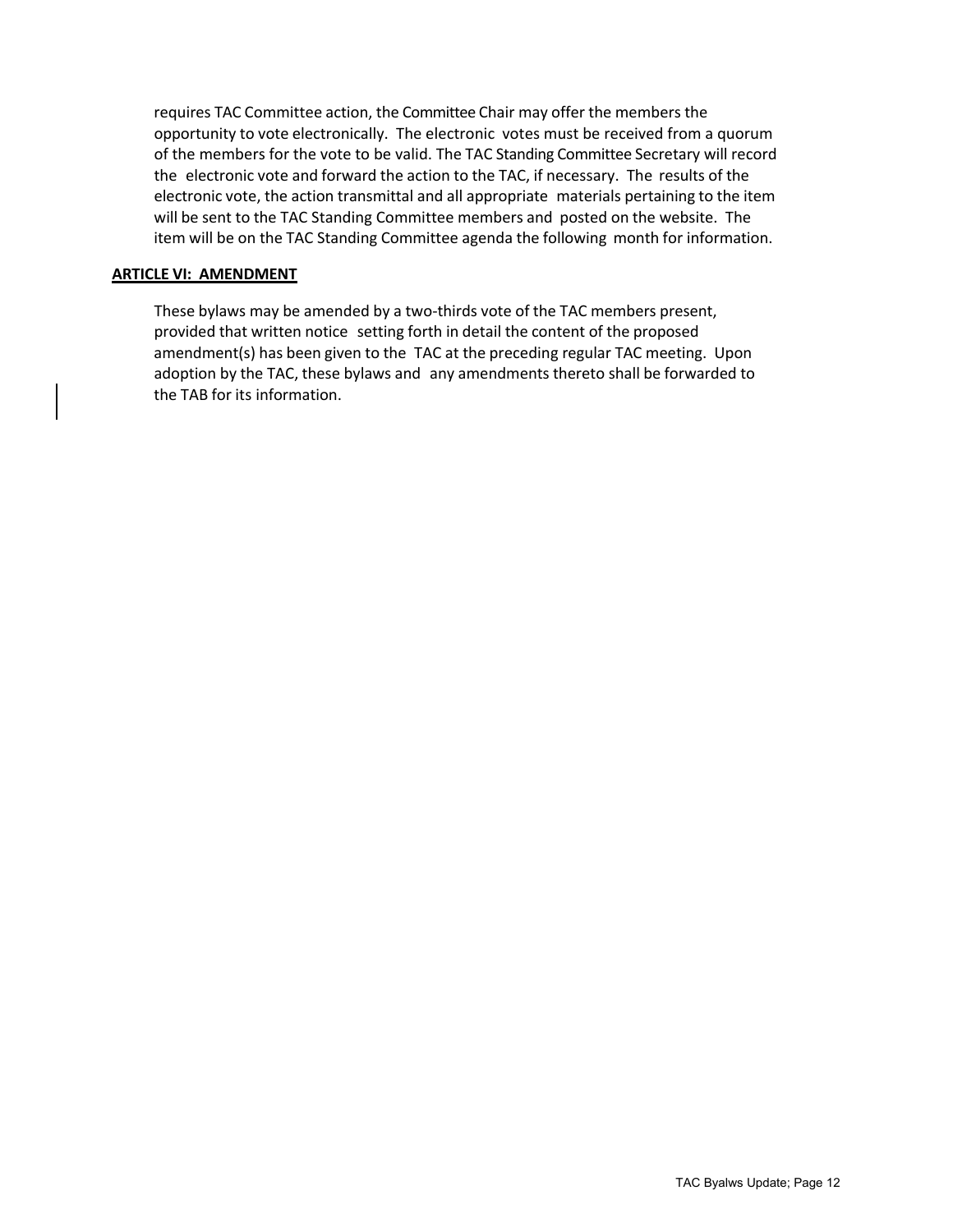

### METROPOLITAN COUNCIL

## BYLAWS

of

## **The Technical Advisory Committee (TAC) of the Transportation Advisory Board**

**Adopted February 2, 2022**

These bylaws explain the TAC's purpose, membership composition, election of officers, structure and schedule of meetings, conduct of business, and standing committee responsibilities and structure. These bylaws were adopted by the TAC on February 2, 2022.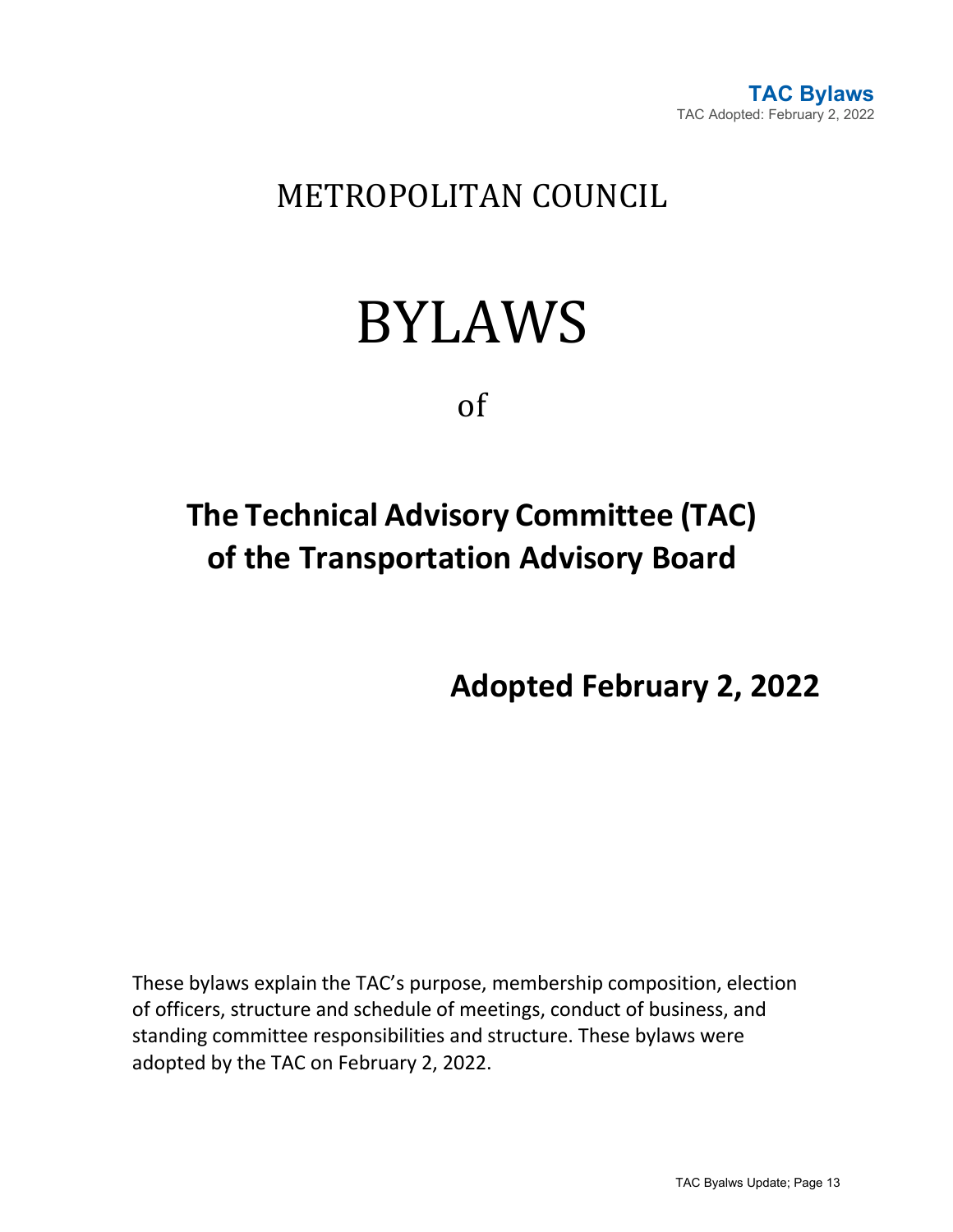#### **ARTICLE I: NAME AND PURPOSE**

A. Name

The name of this body shall be the Technical Advisory Committee (hereinafter called the TAC).

B. Purpose

The Transportation Advisory Board (TAB) has established the TAC, for which the primary function is to provide technical advice to the TAB. The committee shall include the following purposes and objectives:

- 1. Provide the technical evaluation, advice, and recommendations necessary for the Transportation Advisory Board (hereinafter called the TAB) to carry out its duties and responsibilities;
- 2. Assure state, regional, county and municipal involvement and coordination in transportation decisions of metropolitan significance;
- 3. Provide a forum for professional staff from planning and implementing agencies to address metropolitan transportation issues facing the region.
- 4. Review MPO planning studies and programs, provided by the standing committees, for TAB

#### **ARTICLE II: MEMBERSHIP OF THE TAC**

#### A. Composition

The TAC shall be composed of the following professional staff:

Designated representatives or their designated alternates of:

| Association of Metropolitan Municipalities                                         | (8) |
|------------------------------------------------------------------------------------|-----|
| Metropolitan Airports Commission (MAC)                                             | (1) |
| Mn Dept of Employment and Economic Development (DEED)                              | (1) |
| Minnesota Department of Transportation (MnDOT)                                     | (1) |
| Minnesota Pollution Control Agency (MPCA)                                          |     |
| USDOT (FHWA) (non-voting)                                                          | (1) |
| Suburban Transit Provider (designated by Suburban Transit Association)             | (1) |
| Bicycle Transportation (designated by TAC Executive Committee)                     | (1) |
| Pedestrian Transportation (designated by TAC Executive Committee)                  |     |
| Freight (designated by MnDOT Freight Office)                                       | (1) |
| Minnesota Department of Natural Resources                                          | (1) |
| Metropolitan Council                                                               | (3) |
| Dir. Of Metropolitan Transportation Services (MTS)                                 |     |
| Dir. Of Community Development                                                      |     |
| <b>General Manager of Metro Transit</b>                                            |     |
| County Engineer of each of the Seven Metropolitan Counties                         | (7) |
| Region 7W (represent the areas of Sherburne and Wright Counties in the Twin Cities |     |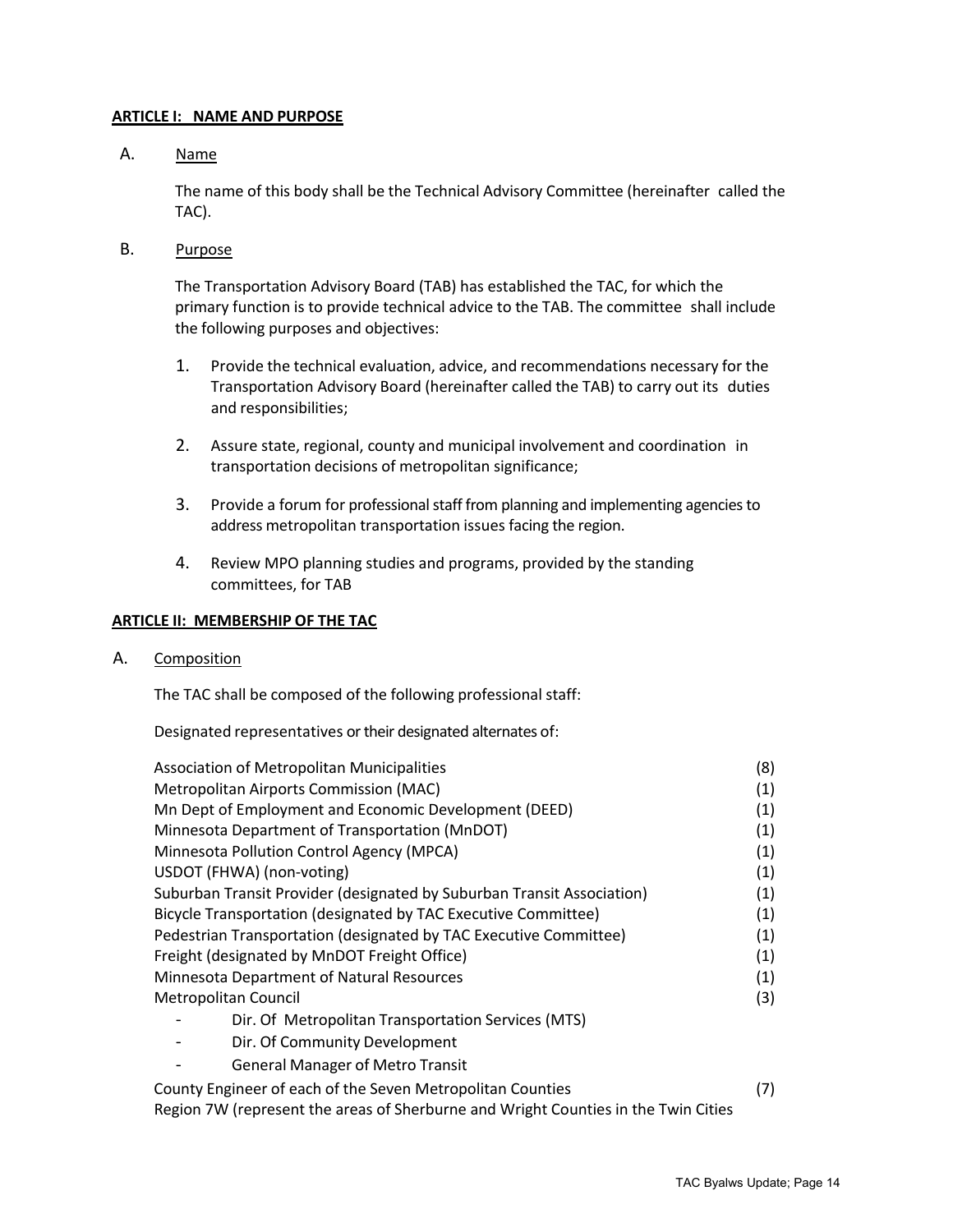| Urbanized Area)                                  |     |
|--------------------------------------------------|-----|
| Minneapolis City Engineer and Planning Director  |     |
| St. Paul City Engineer and Planning Director     |     |
| <b>Transportation Advisory Board Coordinator</b> | (1) |
|                                                  | 34  |

#### B. Appointment and Changes of Representatives to the TAC

The agencies listed in Article II A. shall notify the TAC Chair in writing of any changes to its designated representative and alternate representative.

The change shall take effect upon the Chairperson's receipt of such notification. When a vacancy occurs, the Chairperson shall immediately notify the appointing body and request that a new representative be appointed.

#### C. Qualifications of Members and Alternates

The representative should be able to speak for the organization or mode they represent and be a participant in its decision-making process.

#### D. Terms of Office

All designated representatives shall serve at the pleasure of their respective organizations.

#### E. Responsibilities

It is the responsibility of each member or alternate to attend TAC meetings on a regular basis to be informed on matters coming before the TAC and to participate in the standing committees.

#### F. Attendance.

Attendance is an essential component of Committee work. All members are recommended to have an assigned alternate that is kept up to date on TAC issues. Should a TAC or standing committee member or alternate miss attending any four regular meetings in a six-month period without reasonable excuse for such absences, that member shall be considered to have resigned from the Committee. The TAC Committee Chair will notify the appointing agency, and that agency must reappoint a member to the Committee. The same attendance criteria as stipulated above shall also apply to regularly scheduled standing committee meetings. While regular attendance is expected, remote attendance will be accommodated in certain circumstances.

#### **ARTICLE III: OFFICERS OF THE TAC**

A. Chairperson

The Chairperson shall be a member of the TAC. The Chairperson shall serve for a term of two years beginning January 1 of odd-numbered years. The Chairperson cannot serve more than one consecutive term. The Chairperson must be able to devote the time that is necessary to work effectively and cooperatively with the members of the TAC and TAB. The Chairperson shall preside at all meetings of the TAC and shall have duties and responsibilities as are normally attendant upon that office and as are prescribed by these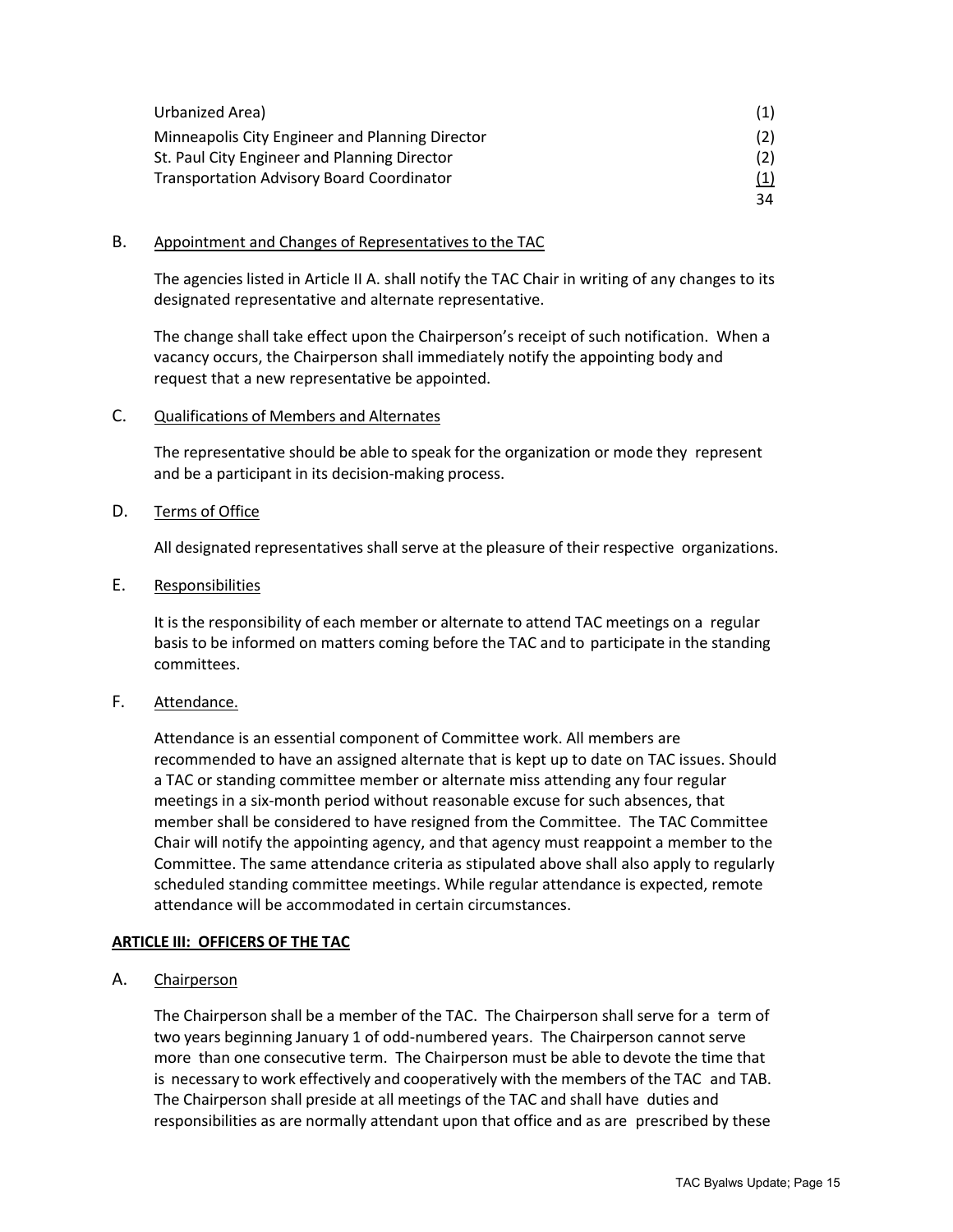bylaws and as are specifically delegated or assigned by the TAC. The Chairperson shall appoint the vice-chairperson of the TAC and the chairs of the standing committees. The Chairperson shall represent the TAC at meetings of the TAB and other meetings as authorized by the TAC and shall act as liaison with the TAB. In such capacity, the Chairperson shall express the collective views of the TAC.

#### B. Vice-Chairperson

The Vice-Chairperson shall be a member of the TAC. The Vice-Chairperson shall be appointed by the Chairperson. The Vice-Chairperson shall act for the Chairperson during temporary absence and shall perform such duties as may be delegated by the Chairperson. The term shall be concurrent with that of the Chairperson.

#### C. Secretary

The Metropolitan Council's Director of Metropolitan Transportation Services, after consultation with the TAC Chairperson, shall designate one of his/her professional staff as Secretary of the TAC. The Secretary shall maintain a current copy of these bylaws and shall provide a copy to each newly appointed TAC member. Upon revision, the Secretary shall promptly update these bylaws and furnish each TAC member with an updated copy. The Secretary shall keep all TAC minutes; shall oversee the production and distribution of materials for upcoming TAC meetings as directed by the Chairperson and with the TAB Coordinator shall oversee the production of TAC materials for presentation to the TAB. The Secretary shall keep a record of the attendance of TAC members and shall report to the Executive Committee on a regular basis. The TAC Secretary shall also serve as Secretary to the Executive Committee.

#### **ARTICLE IV: MEETINGS OF THE TAC**

#### A. Regular Meetings

Regular meetings of the TAC shall be held on the first Wednesday of every month at a time and location determined by the members. Members of the TAC shall be sent notification of the specific time and place and tentative agenda, together with appropriate material pertaining to agenda items at least five days prior to the meeting. These materials will also be available to the public on the Council's website.

#### B. Cancellation

Regular meetings of the TAC may be cancelled by a majority vote of the members or by the Chairperson. The TAC Chairperson may not cancel two successive regular meetings without the approval of the Executive Committee.

#### C. Special Meetings

Special meetings of the TAC may be held upon the call of the Chairperson or a majority of the members of the TAC. Notice of a special meeting shall include the date, time, place and agenda for that meeting and shall be sent to the TAC members three days prior to the meeting. Business at special meetings shall be limited to the subject(s) stated in the call.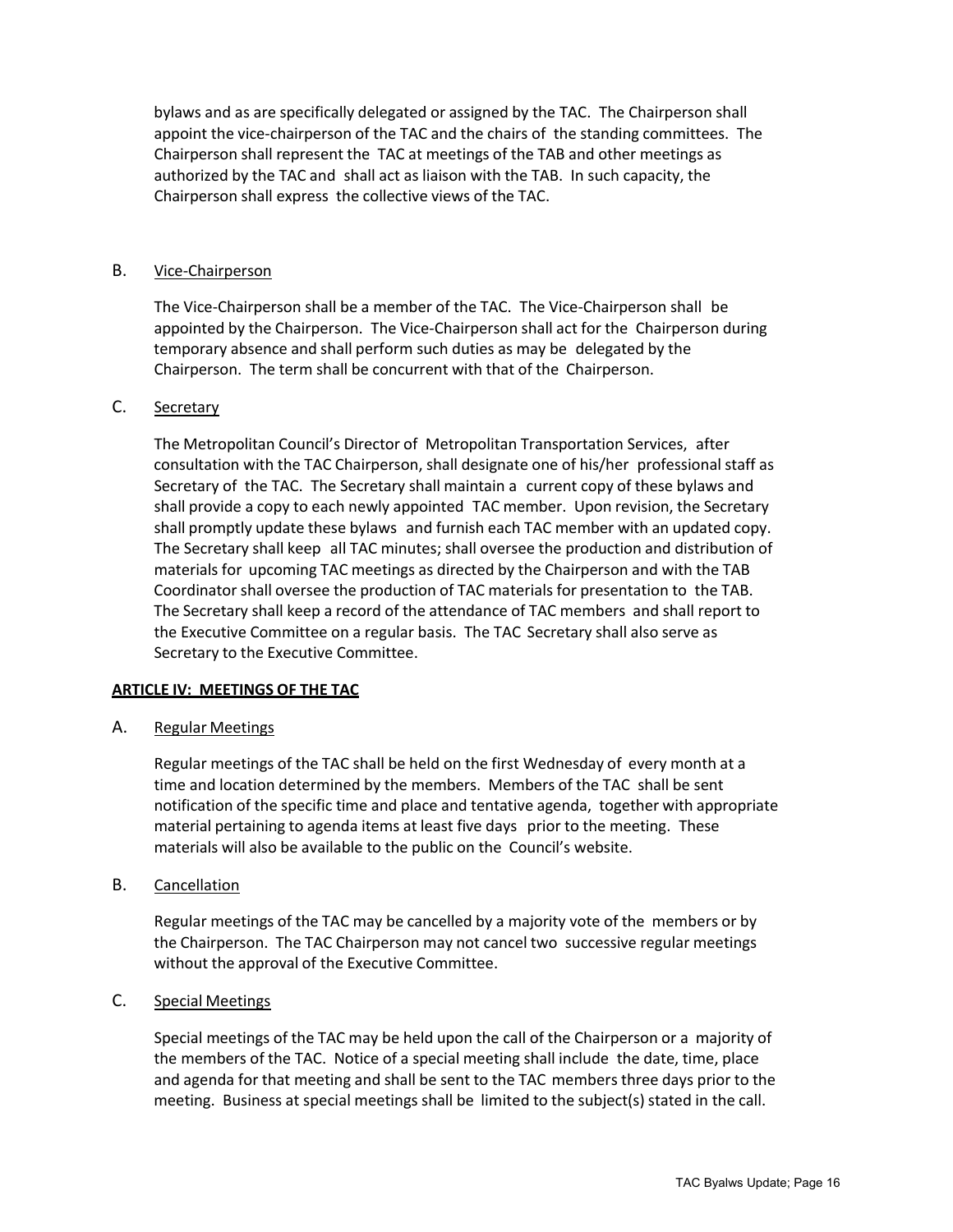#### D. Quorum

A simple majority of TAC members shall constitute a quorum for the conduct of business at any meeting of the TAC. If a quorum exists at any time during the meeting, a quorum is then determined to exist for the remainder of the meeting.

#### E. Non-Member Participation

All meetings of the TAC and its standing committees shall be open to public input related to committee business. In agenda item 4 (Section F, below), Public Comment on Committee Business, when a non-member has a comment on a specific agenda item, the chairperson will have discretion on whether to take comment at that time or ask the nonmember to comment when the item is discussed later in the meeting. Time limits on nonmember participation shall also be at the discretion of the Chairperson.

#### F. Order of Business

The business of the TAC shall contain the following elements:

- 1) Call to Order
- 2) Approval of the Agenda
- 3) Approval of the Minutes of Previous Meetings
- 4) Public Comment on Committee Business
- 5) TAB Report
- 6) Consent Items
- 7) Committee Reports
- 8) Information Items
- 9) Agency Reports
- 10) Other Business
- 11) Adjournment

#### G. Conduct of Business

#### 1) Roberts Rules of Order

The rules contained in the current edition of the Roberts Rules of Order shall govern the TAC to the extent that they are not inconsistent with these bylaws.

2) Suspension of Rules

Roberts Rules of Order may be suspended by a two-thirds vote of the TAC members present.

#### 3) Voting, Motions, Recording

Only members of the TAC may vote on matters, introduce or second a motion before the group. There shall be no voting by proxy and each member shall be entitled to only one vote on any issue. The chairperson shall be a voting member of the TAC. Voting on any matter shall be by voice vote provided that a roll call vote shall be called and recorded on any issue if requested by the Chairperson or a majority of members present. Upon request of any member, the Secretary shall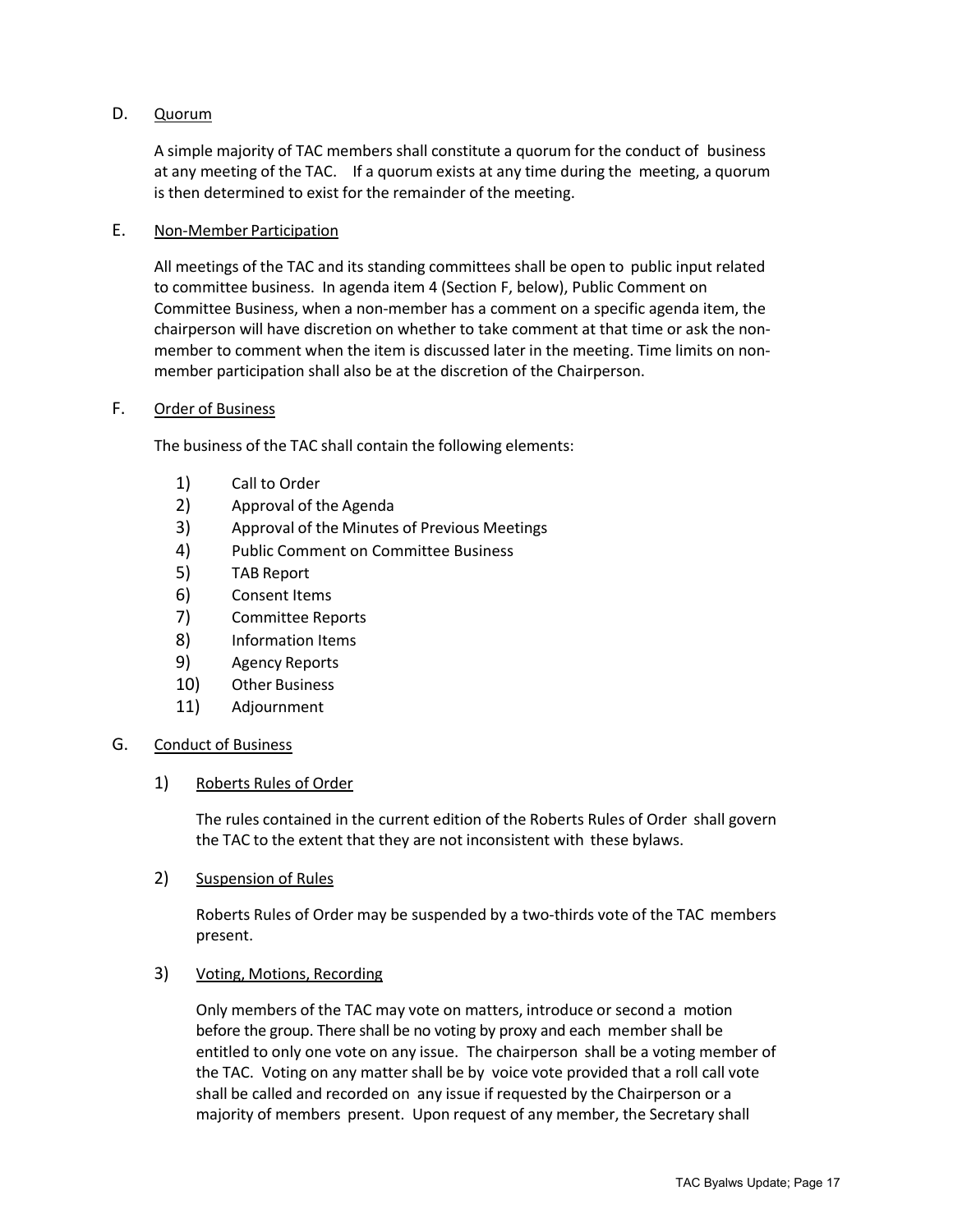repeat the motion and the name of the mover and seconder immediately preceding a vote by the TAC.

In situations when the TAC meeting has been canceled but an item requires TAC action, the TAC Chair may offer the members the opportunity to vote electronically. The electronic votes must be received from a quorum of the members for the vote to be valid. The TAC Secretary will record the electronic vote and forward the action to the TAB, if necessary. The results of the electronic vote, the action transmittal and all appropriate materials pertaining to the item will be sent to the TAC members and posted on the website. The item will be on the TAC agenda the following month for information.

#### **ARTICLE V: COMMITTEES**

#### A. TAC Chairperson Nominating Committee

At the November TAC meeting, in the second year of the Chair's term, the membersshall caucus within their respective groups representing the cities, the counties and the agencies. The caucuses shall select one person from their caucus to be a member of the TAC Chairperson Nominating Committee. At the December TAC meeting, the TAC Chairperson Nominating Committee shall nominate a candidate for TAC Chair.

#### B. Executive Committee

The Executive Committee shall be composed of the TAC Chairperson, the Vice-Chairperson and the chairpersons of the standing committees, the MnDOT TAC member, the Metropolitan Council's MTS TAC member, the TAB Coordinator, the immediate past TAC Chair and such other TAC members as the TAC Chairperson may appoint. The Executive Committee will be chaired by the TAC Chairperson and will meet at his/her discretion to coordinate TAC activities.

#### C. Standing Committees and Subcommittees

Standing committees are created or discharged only by action of the TAC. These committees are to perform as delineated within the purposes and objectives for each committee as adopted by the TAC. These committees shall make a report of activities at each regular TAC meeting. The committee chairperson shall be selected by the TAC chairperson from the members of the TAC. The committee vice-chairperson shall be recommended by the committee chairperson and approved by the TAC Executive Committee. The term of the committee chairperson and vice chairperson shall be concurrent with that of the TAC Chairperson. Each standing committee chair shall propose the membership for their standing committee to the Executive Committee, which shall consider each proposal and propose the membership of each standing committee to the TAC. The membership of the standing committees shall be approved by the TAC annually at its January meeting. When new members are added to TAC during the year, the TAC Executive Committee will assign them to the appropriate standing committee, if necessary. The standing committees of the TAC are the Funding and Programming Committee and the Planning Committee. Standing committee chairpersons may establish appropriate subcommittees and appoint the subcommittee chairperson from among the members of the parent standing committee. The purpose, objective and membership of the subcommittee shall be approved by the parent standing committee.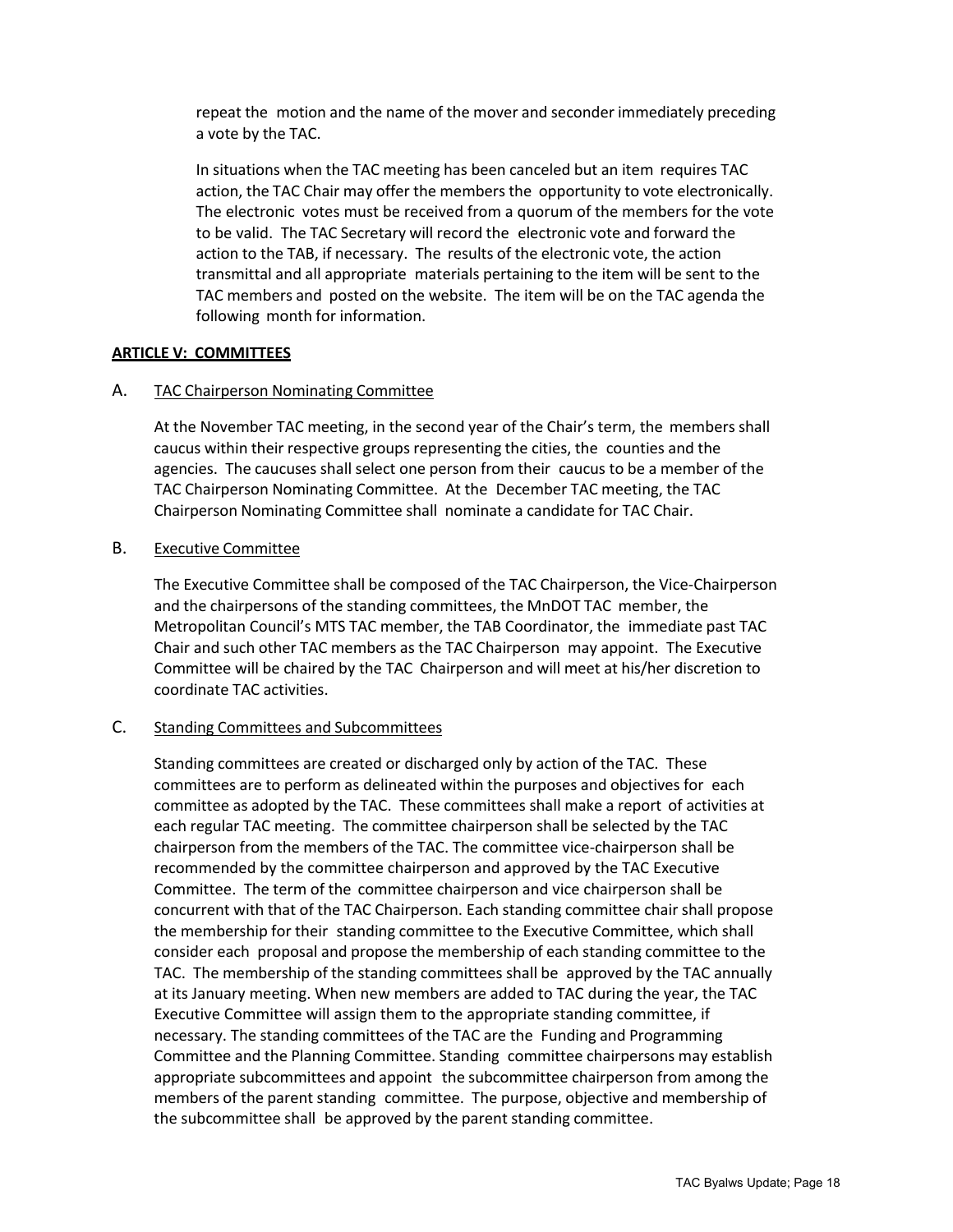1) Funding and Programming Committee

The TAC shall establish a TAC Funding and Programming Committee. The primary function of the committee shall be to advise on the use of and to manage federal transportation funds available to the region. The committee shall commit to the following purposes and objectives:

- Prepare and make recommendations on the regional Transportation Improvement Program (TIP) and TIP amendments
- Carry out the application development, scoring, qualifying review, and appeal process for the Regional Solicitation for Federal Funds
- Evaluate the Regional Solicitation process and implemented projects and make recommendations for improvements to the process
- Make recommendations for Highway Safety Improvement Program (HSIP) funding
- Assist in the development and review of investment programs carried out in a regional or statewide planning process (e.g. Transportation Policy Plan, MnDOT plans such as MnSHIP)
- Review scope change and program year extension requests

Review the status of the programmed Regional Solicitation projects The membership of the committee shall include (1) representative (or alternate) from:

- At least five counties
- At least five cities
- MnDOT Metro District
- MnDOT Metro District State Aid Office
- Metropolitan Council staff MTS
- MPCA
- Department of Natural Resources (DNR)
- Suburban Transit Association
- Metro Transit
- MnDOT Metro District Multimodal Planning
- TAB Coordinator
- FHWA (non-voting)
- 2) Planning Committee

The TAC shall establish a TAC Planning Committee. The primary function of the committee shall be to address transportation planning and policy issues. The committee shall include the following purposes and objectives:

- Interpret new or revised changes in federal law or guidance, and their impact on TAC/TAB/metropolitan planning organization (MPO) roles.
- Give direction to the TAC, TAB, MPO in carrying out new or revised roles due to changes in federal law or guidance
- Manage the Functional Classification system and make recommendations on change requests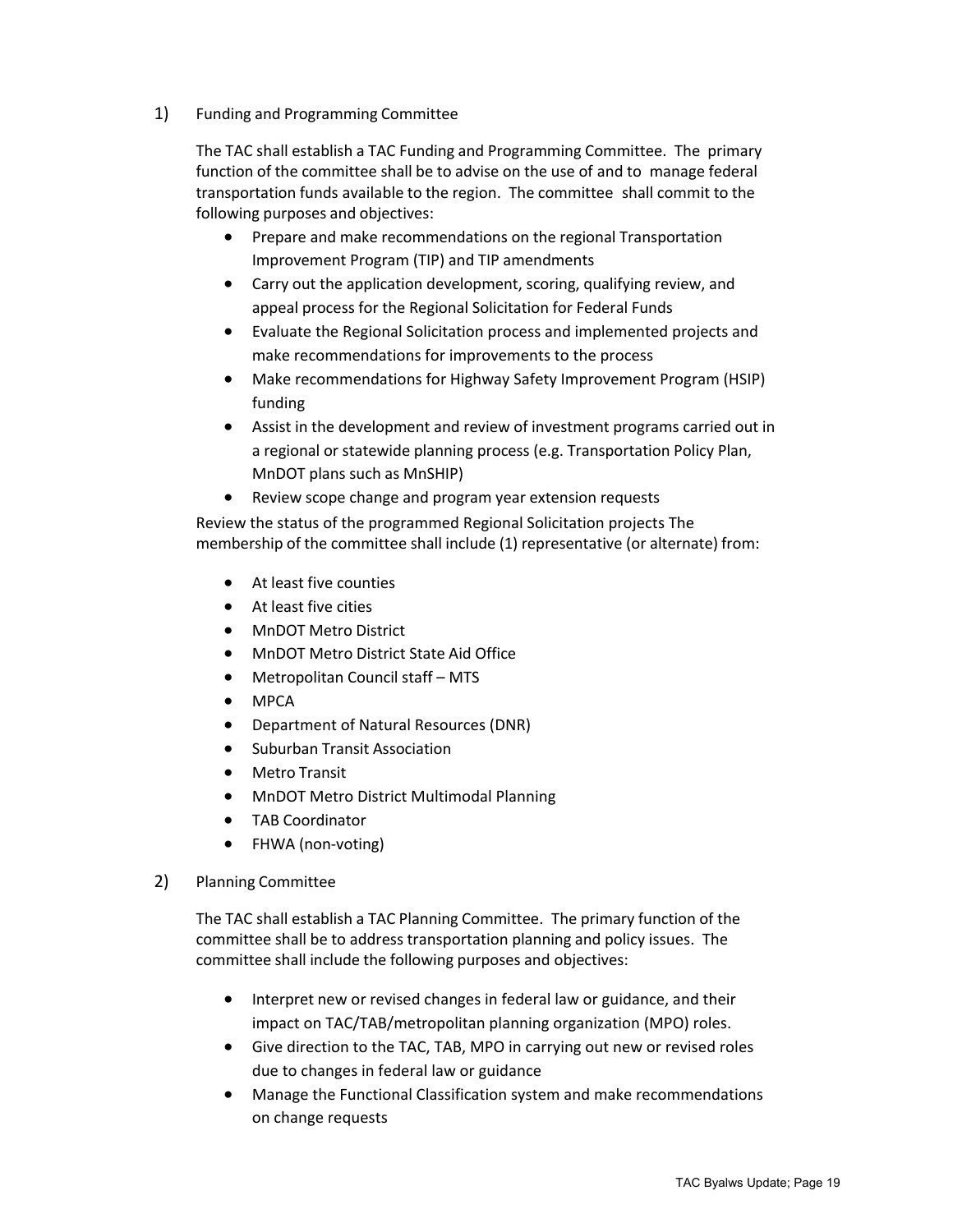- Assist in the development and review of the TPP, Unified Planning Work Program (UPWP), and MnDOT's State Multimodal Transportation Plan (SMTP), Metro Capital Highway Investment Plan, modal plans, and other planning documents of regional or statewide significance
- Assist in the development, review, and recommendation of performance measures for federal requirements and the TPP
- Review and provide input on planning studies that will inform the Transportation Policy Plan or other planning processes in the MPO role
- Review and make recommendations on Airport Comprehensive Plans, Airport Land Use Compatibility Guidelines/Procedures, the design and application of airport noise mitigation plans, and the MAC Annual Capital Improvements Plan (CIP) and Environmental Review
- Review and comment on highway traffic forecast models, transit ridership forecasts, aviation forecasts

The membership of the committee shall include (1) representative (or alternate) from:

- At least four counties
- At least four cities
- MnDOT Metro District
- Metropolitan Council staff MTS
- Metropolitan Council staff Community Development
- MPCA
- MAC
- Metro Transit
- Suburban Transit Association
- TAB Coordinator
- FHWA (non-voting)

#### D. Technical Working Groups

The TAC may establish standing technical working groups and develop their charge subject to approval by the Executive Committee. Activities shall be reported to the TAC or its standing committees at regular meetings and the results are subject to approval by the TAC membership. The membership, purpose statement, and any specific advisory roles (e.g., input on action items) of each technical working group shall be approved by the TAC Executive Committee. The primary function of the technical working groups shall be to provide recommendations to the TAC or TAC standing committees when they consider matters that require specialized technical expertise that is requested by TAC and/or not adequately or comprehensively represented on TAC or its standing committees. These working groups are not expected to take formal actions or votes; rather they shall provide qualitative advisory feedback to the TAC or its standing committees at their discretion. These working groups do not necessarily replace the role of project- or studyspecific technical groups that have a narrow scope and time-limited focus.

The following are specific technical working groups: